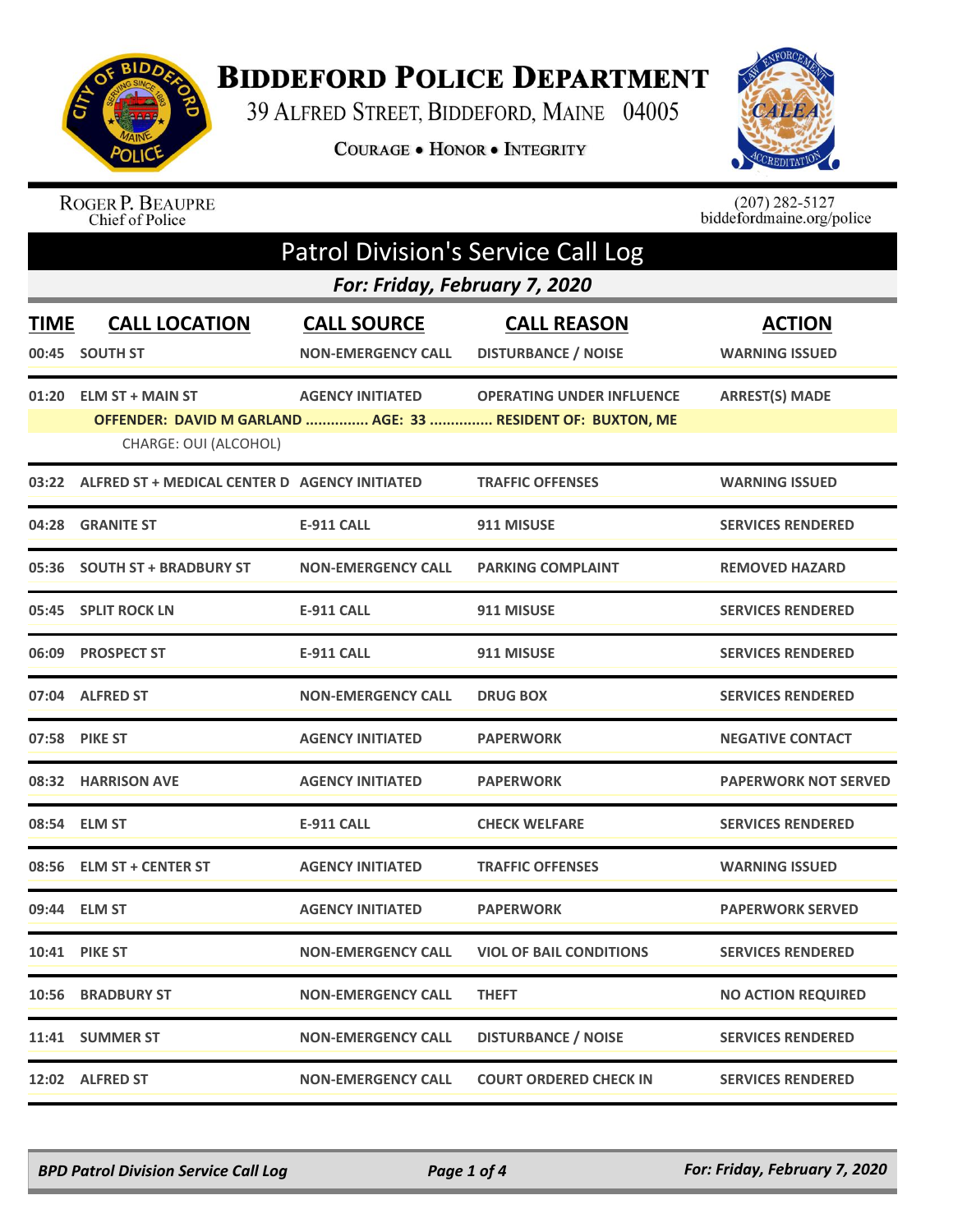| <b>TIME</b> | <b>CALL LOCATION</b>           | <b>CALL SOURCE</b>                                             | <b>CALL REASON</b>                                                 | <b>ACTION</b>             |
|-------------|--------------------------------|----------------------------------------------------------------|--------------------------------------------------------------------|---------------------------|
|             | 13:01 BOULDER WAY              | <b>E-911 CALL</b>                                              | <b>SUSPICION</b>                                                   | <b>SERVICES RENDERED</b>  |
|             | 13:37 MAY ST + SOUTH ST        | <b>AGENCY INITIATED</b>                                        | <b>DISABLED VEHICLE</b>                                            | <b>SERVICES RENDERED</b>  |
|             | 13:48 MAIN ST                  | <b>WALK-IN AT STATION</b>                                      | <b>ESCORTS / RELAYS</b>                                            | <b>SERVICES RENDERED</b>  |
|             | 13:52 ELM ST                   | <b>E-911 CALL</b>                                              | <b>HARASSMENT</b>                                                  | <b>WARNING ISSUED</b>     |
|             | 13:54 HILLS BEACH RD + POOL ST | <b>E-911 CALL</b>                                              | <b>ASSAULT</b>                                                     | <b>REPORT TAKEN</b>       |
|             | 14:22 SOUTH ST                 | <b>WALK-IN AT STATION</b>                                      | <b>VIOL PROTECTION FROM ABUSE</b>                                  | <b>UNFOUNDED</b>          |
|             | 14:26 ALFRED ST                | <b>NON-EMERGENCY CALL</b>                                      | <b>COURT ORDERED CHECK IN</b>                                      | <b>SERVICES RENDERED</b>  |
|             | 14:34 MAIN ST                  | <b>NON-EMERGENCY CALL</b>                                      | <b>DRUG</b>                                                        | <b>REPORT TAKEN</b>       |
|             | 14:35 ALFRED ST                | <b>NON-EMERGENCY CALL</b>                                      | <b>CIVIL COMPLAINT</b>                                             | <b>NO ACTION REQUIRED</b> |
|             | 14:42 GRANITE ST               | <b>WALK-IN AT STATION</b>                                      | <b>FRAUD</b>                                                       | <b>REPORT TAKEN</b>       |
|             | <b>15:07 PIKE ST</b>           | <b>AGENCY INITIATED</b>                                        | <b>PRO-ACTIVE DV RESPONSE TEAM</b>                                 | <b>NEGATIVE CONTACT</b>   |
|             | 15:11 BOULDER WAY              | <b>NON-EMERGENCY CALL</b>                                      | <b>SHOPLIFTING</b>                                                 | <b>CITATION ISSUED</b>    |
|             |                                | CHARGE: THEFT BY UNAUTHORIZED TAKING OR TRANSFER - SHOPLIFTING | OFFENDER: THOMAS SCOTT RUEBUSCH  AGE: 30  RESIDENT OF: ARUNDEL, ME |                           |
|             | <b>15:11 RATHIER ST</b>        | <b>E-911 CALL</b>                                              | 911 MISUSE                                                         | <b>SERVICES RENDERED</b>  |
|             | 15:11 ALFRED ST                | <b>WALK-IN AT STATION</b>                                      | <b>CHECK WELFARE</b>                                               | <b>SERVICES RENDERED</b>  |
|             | 15:17 ALFRED ST                | <b>NON-EMERGENCY CALL</b>                                      | <b>COURT ORDERED CHECK IN</b>                                      | <b>SERVICES RENDERED</b>  |
|             | 15:23 ALFRED ST                | <b>WALK-IN AT STATION</b>                                      | <b>COURT ORDERED CHECK IN</b>                                      | <b>SERVICES RENDERED</b>  |
|             | <b>15:28 GRANITE ST</b>        | <b>AGENCY INITIATED</b>                                        | <b>PRO-ACTIVE DV RESPONSE TEAM</b>                                 | <b>SERVICES RENDERED</b>  |
|             | <b>16:02 PIKE ST</b>           | <b>AGENCY INITIATED</b>                                        | <b>PRO-ACTIVE DV RESPONSE TEAM</b>                                 | <b>SERVICES RENDERED</b>  |
|             | 16:17 OAK RIDGE RD             | <b>AGENCY INITIATED</b>                                        | <b>DEBRIS IN THE ROAD</b>                                          | <b>REMOVED HAZARD</b>     |
|             | 16:20 CUTTS ST                 | E-911 CALL                                                     | 911 MISUSE                                                         | <b>SERVICES RENDERED</b>  |
|             | 16:24 ALFRED ST                | <b>WALK-IN AT STATION</b>                                      | <b>PAPERWORK</b>                                                   | <b>SERVICES RENDERED</b>  |
|             | 16:26 SOUTH ST + ELM ST        | <b>NON-EMERGENCY CALL</b>                                      | <b>ALL OTHER</b>                                                   | <b>NO ACTION REQUIRED</b> |
|             | 16:30 ALFRED ST                | <b>NON-EMERGENCY CALL</b>                                      | <b>CIVIL COMPLAINT</b>                                             | <b>SERVICES RENDERED</b>  |
|             | 16:38 SOUTH ST + OLD HOLLIS RD | <b>AGENCY INITIATED</b>                                        | <b>TRAFFIC OFFENSES</b>                                            | <b>VSAC ISSUED</b>        |

*BPD Patrol Division Service Call Log Page 2 of 4 For: Friday, February 7, 2020*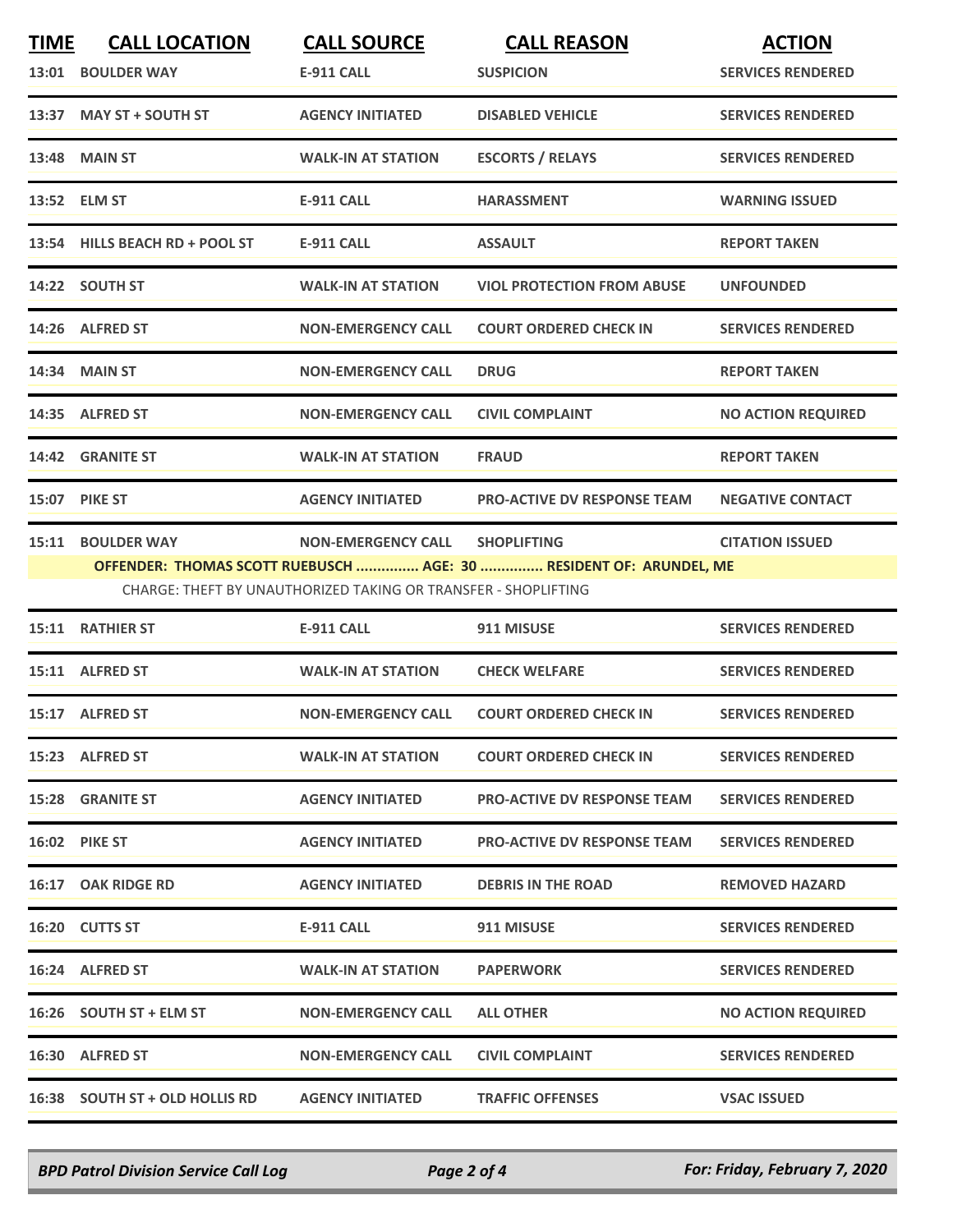| <b>TIME</b> | <b>CALL LOCATION</b>                                                                                                                        | <b>CALL SOURCE</b>        | <b>CALL REASON</b>                                                        | <b>ACTION</b>                |  |
|-------------|---------------------------------------------------------------------------------------------------------------------------------------------|---------------------------|---------------------------------------------------------------------------|------------------------------|--|
|             | 17:03 LINCOLN ST                                                                                                                            | <b>NON-EMERGENCY CALL</b> | <b>MENTAL ILLNESS CASES</b>                                               | <b>SERVICES RENDERED</b>     |  |
|             | 17:43 PROSPECT ST                                                                                                                           | <b>AGENCY INITIATED</b>   | <b>PAPERWORK</b>                                                          | <b>NEGATIVE CONTACT</b>      |  |
|             | 17:44 SOUTH ST + BRADBURY ST                                                                                                                | <b>AGENCY INITIATED</b>   | <b>TRAFFIC OFFENSES</b>                                                   | <b>WARNING ISSUED</b>        |  |
|             | 17:55    FOSS ST                                                                                                                            | <b>AGENCY INITIATED</b>   | <b>PAPERWORK</b>                                                          | <b>CITATION ISSUED</b>       |  |
|             | <b>CHARGE: ASSAULT</b>                                                                                                                      |                           | OFFENDER: AMANDA JAYNE REID  AGE: 34  RESIDENT OF: BIDDEFORD, ME          |                              |  |
|             | 17:57 PROSPECT ST                                                                                                                           | <b>NON-EMERGENCY CALL</b> | <b>ASSIST PD AGENCY</b>                                                   | <b>NEGATIVE CONTACT</b>      |  |
|             | 18:29 POOL ST + DECARY RD                                                                                                                   | <b>AGENCY INITIATED</b>   | <b>TRAFFIC OFFENSES</b>                                                   | <b>WARNING ISSUED</b>        |  |
|             | 18:53 GRAHAM ST                                                                                                                             | <b>E-911 CALL</b>         | 911 MISUSE                                                                | <b>NEGATIVE CONTACT</b>      |  |
|             | 18:53 SHOPS WAY                                                                                                                             | <b>E-911 CALL</b>         | <b>ELECTRICAL HAZARD</b>                                                  | <b>REMOVED HAZARD</b>        |  |
|             | <b>19:09 MAIN ST</b>                                                                                                                        | <b>AGENCY INITIATED</b>   | <b>TRAFFIC OFFENSES</b>                                                   | <b>CITATION ISSUED</b>       |  |
|             | CHARGE: OPERATING AFTER LICENSE SUSPENSION                                                                                                  |                           | OFFENDER: PATRICIO MATONDO FERNANDES  AGE: 49  RESIDENT OF: BIDDEFORD, ME |                              |  |
|             | 19:36 HILL ST                                                                                                                               | <b>E-911 CALL</b>         | 911 MISUSE                                                                | <b>NO ACTION REQUIRED</b>    |  |
|             | 19:44 BIRCH ST                                                                                                                              | <b>E-911 CALL</b>         | <b>DOMESTIC COMPLAINTS</b>                                                | <b>REPORT TAKEN</b>          |  |
|             | 20:02 ELM ST + PINE ST                                                                                                                      | <b>E-911 CALL</b>         | 911 MISUSE                                                                | <b>SERVICES RENDERED</b>     |  |
|             | 20:43 POOL ST                                                                                                                               | <b>AGENCY INITIATED</b>   | <b>TRAFFIC OFFENSES</b>                                                   | <b>WARNING ISSUED</b>        |  |
|             | 20:58 SOUTH ST                                                                                                                              | <b>NON-EMERGENCY CALL</b> | <b>OPERATING UNDER INFLUENCE</b>                                          | <b>ARREST(S) MADE</b>        |  |
|             | OFFENDER: ROGER EDWARD LABONTE  AGE: 50  RESIDENT OF: BIDDEFORD, ME<br><b>CHARGE: OPERATE SNOWMOBILE UNDER INFLUENCE OVER 21 &amp; .08%</b> |                           |                                                                           |                              |  |
|             | 21:21 PROSPECT ST                                                                                                                           | <b>NON-EMERGENCY CALL</b> | <b>ASSIST PD AGENCY</b>                                                   | <b>NEGATIVE CONTACT</b>      |  |
|             | 21:30 ALFRED ST                                                                                                                             | E-911 CALL                | <b>SUSPICION</b>                                                          | <b>SERVICES RENDERED</b>     |  |
|             | 21:38 POOL ST + SOKOKIS RD                                                                                                                  | <b>NON-EMERGENCY CALL</b> | <b>ANIMAL COMPLAINT</b>                                                   | <b>SERVICES RENDERED</b>     |  |
|             | 21:53 GRANITE ST                                                                                                                            | <b>NON-EMERGENCY CALL</b> | <b>SUSPICION</b>                                                          | <b>REFERRED OTHER AGENCY</b> |  |
|             | 22:47 MAINE TPKE + ALFRED ST                                                                                                                | <b>AGENCY INITIATED</b>   | <b>TRAFFIC OFFENSES</b>                                                   | <b>WARNING ISSUED</b>        |  |
|             | 22:57 ALFRED ST + MEDICAL CENTER D AGENCY INITIATED                                                                                         |                           | <b>TRAFFIC OFFENSES</b>                                                   | <b>WARNING ISSUED</b>        |  |
|             | 23:09 ALFRED ST + MEDICAL CENTER D AGENCY INITIATED                                                                                         |                           | <b>TRAFFIC OFFENSES</b>                                                   | <b>WARNING ISSUED</b>        |  |
|             | 23:10 ELM ST                                                                                                                                | <b>NON-EMERGENCY CALL</b> | <b>ALL OTHER</b>                                                          | <b>UNFOUNDED</b>             |  |
|             |                                                                                                                                             |                           |                                                                           |                              |  |

*BPD Patrol Division Service Call Log Page 3 of 4 For: Friday, February 7, 2020*